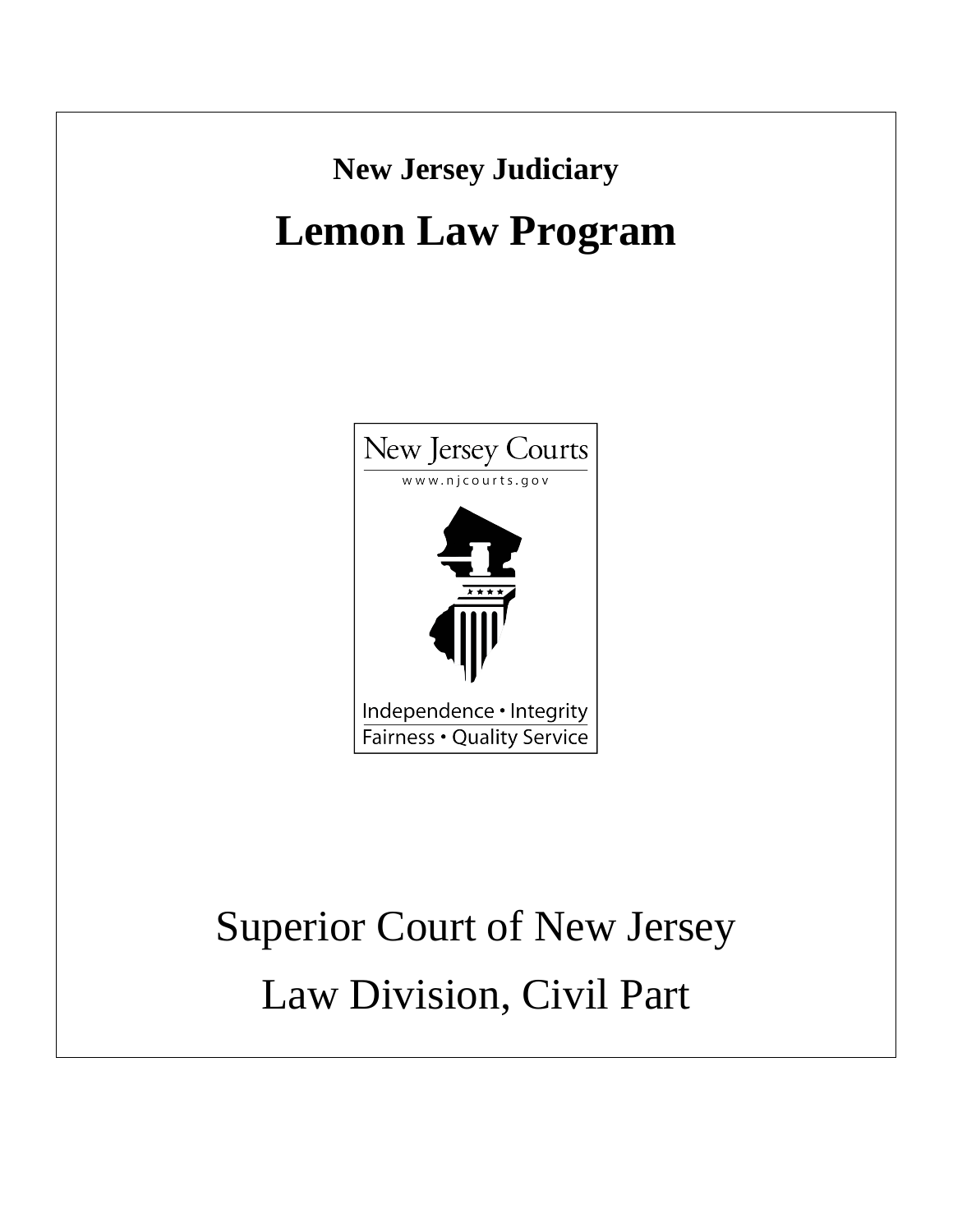**"The New Jersey Judiciary should provide citizens with a full set of options for resolutions of disputes including traditional litigation as well as various complementary forums, so as to continue to fulfill the commitment to provide the highest quality of justice possible."**

> Final Report Supreme Court Task Force on Dispute Resolution 1990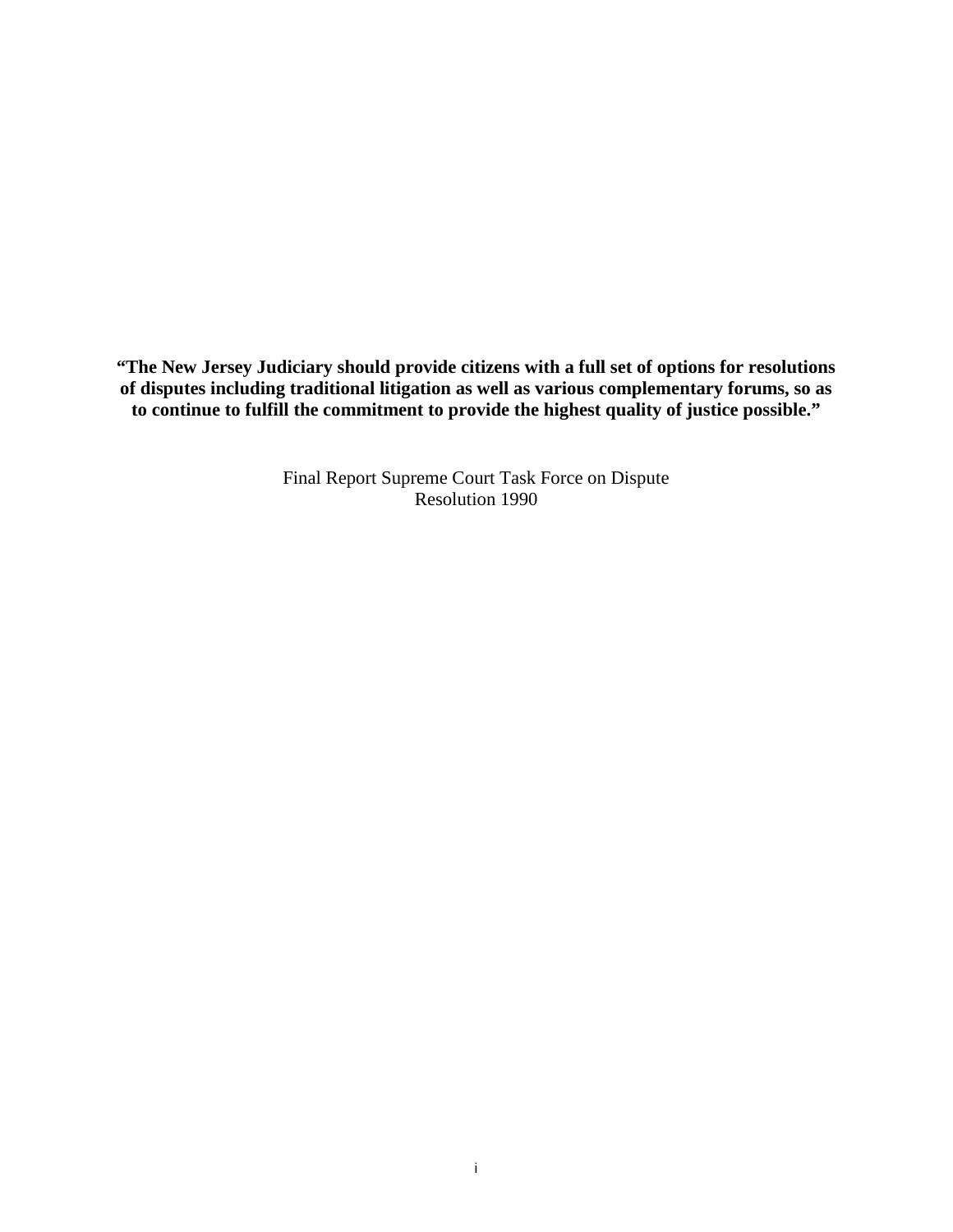| How is mediation different from other dispute resolution processes?  3    |
|---------------------------------------------------------------------------|
|                                                                           |
|                                                                           |
|                                                                           |
|                                                                           |
|                                                                           |
|                                                                           |
|                                                                           |
|                                                                           |
|                                                                           |
|                                                                           |
|                                                                           |
|                                                                           |
|                                                                           |
|                                                                           |
|                                                                           |
|                                                                           |
|                                                                           |
|                                                                           |
| What cases are amenable to resolution by voluntary binding arbitration? 8 |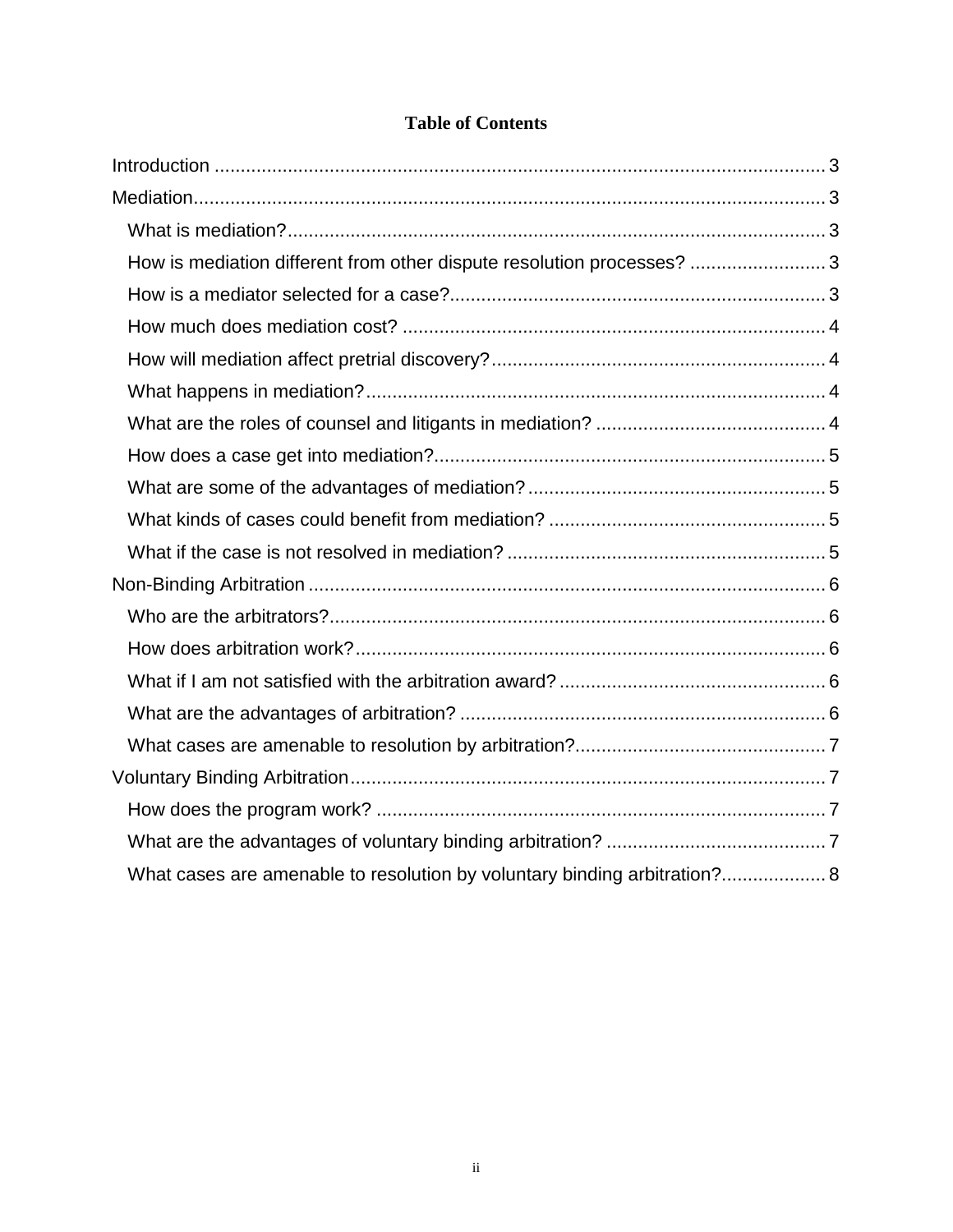## **INTRODUCTION**

<span id="page-3-0"></span>In 2005, the Conference of New Jersey Civil Presiding Judges, proposed a pilot program in which parties who had lemon law cases filed in the Superior Court of New Jersey could choose whether their case would be sent to mediation, arbitration or voluntary binding arbitration (VBA). This program was intended to implement on a small scale, and test a suggestion made by the New Jersey State Bar Association, that parties be permitted to choose the dispute resolution modality most appropriate for their particular case.

In June 2005, the Supreme Court approved a statewide pilot program that would allow counsel and pro se parties in "Lemon Law" cases (*N.J.S.A.* 56:12-29 *et seq*.) filed in the Superior Court to choose the complementary dispute resolution (CDR) modality to be used for the particular case. This pilot program commenced statewide on January 1, 2006 and applied to all Superior Court lemon law cases answered subsequent to that date. On June 9, 2009, the Supreme Court approved a recommendation made by the Conference of Civil Presiding Judges that the pilot be made a permanent program.

Under the program, following the filing of the first answer, all counsel and pro se parties will be sent a notice providing them the opportunity to select whether the case should go to mediation pursuant to *R*. 1:40-4 and -6, non-binding arbitration pursuant to *R.* 4:21A *et seq*. or voluntary binding arbitration pursuant to [guidelines](http://www.njcourts.gov/courts/assets/civil/vbaprogramguidelines.pdf) approved by the Supreme Court and posted on the Judiciary's Internet website at [njcourts.gov.](http://www.njcourts.gov/courts/assets/civil/vbaprogramguidelines.pdf) Failure to affirmatively choose a CDR modality will result in the case being scheduled for arbitration after the close of the discovery period.

<span id="page-3-1"></span>This pamphlet describes each of the CDR modalities that are available in this program.

## **MEDIATION**

#### <span id="page-3-2"></span>*What is mediation?*

Mediation is a dispute resolution process in which an impartial third party - the mediator facilitates negotiations among the parties to help them reach a mutually acceptable settlement. The parties, with the assistance of their attorneys, work toward a solution with which they are comfortable.

#### <span id="page-3-3"></span>*How is mediation different from other dispute resolution processes?*

The major distinction of mediation is that a mediator does not make a decision about the outcome of the case. The parties, with the assistance of their attorneys, work toward a solution with which they are comfortable.

#### <span id="page-3-4"></span>*How is a mediator selected for a case?*

A [roster of mediators](http://www.njcourts.gov/courts/civil/medipol.html) is maintained by the court system and is posted on the Judiciary's website at [njcourts.gov/courts/civil/medipol.html](http://www.njcourts.gov/courts/civil/medipol.html) in a searchable format. The roster includes experienced attorneys and other professionals who have expertise in lemon law, have been trained, and have been carefully screened and approved in accordance with the Rules of the Court. When a case is referred to mediation, the parties have 14 days to select a mediator whom they feel is suitable,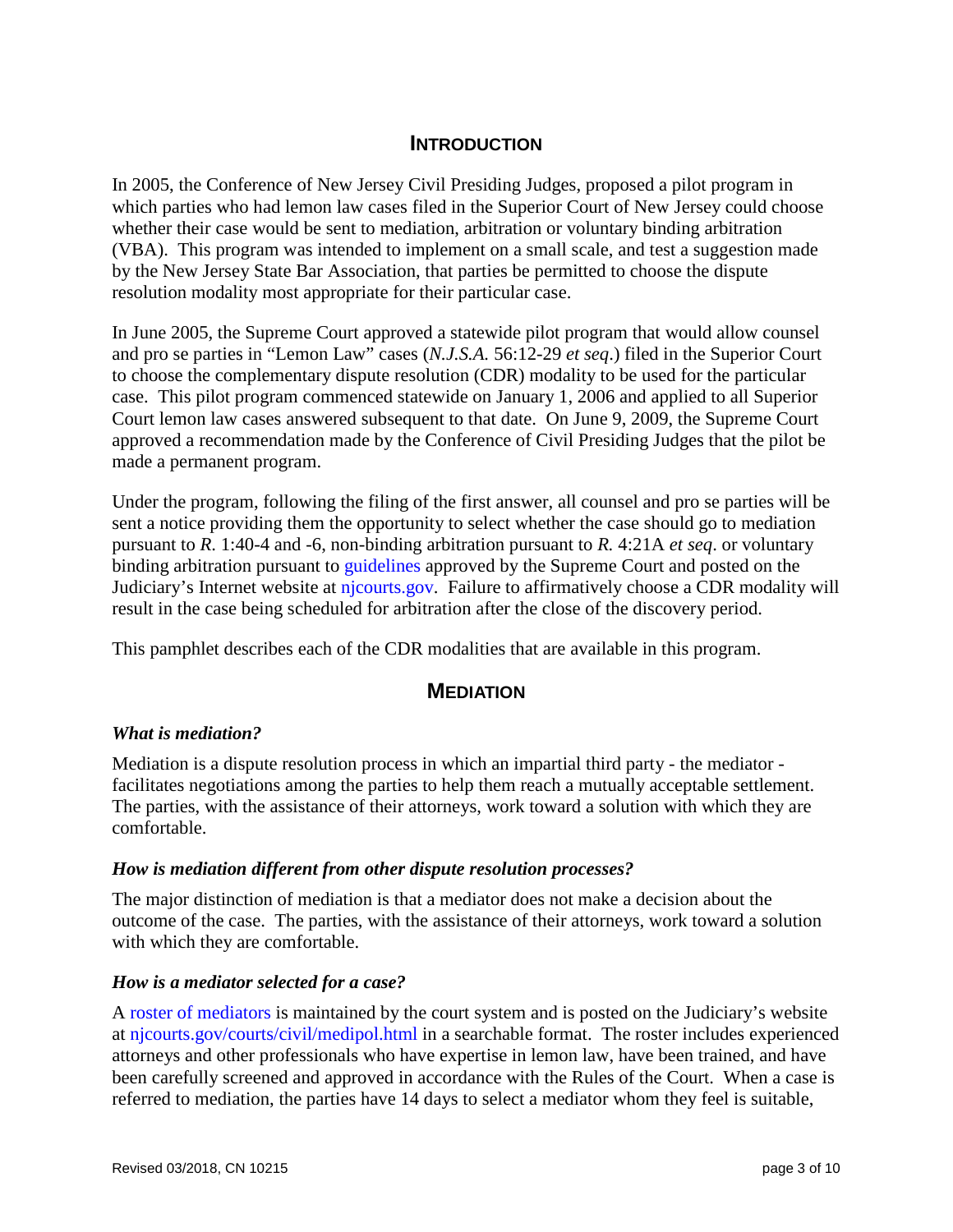whether on the roster or not. If the parties do not timely select a mediator, the court-appointed mediator named in the Order of Referral will serve as the mediator.

## <span id="page-4-0"></span>*How much does mediation cost?*

Under *Court Rule* 1:40-4(b), any mediator who is on the roster will provide the first two hours on a case, including an initial one hour session, without charge before a party may opt out of mediation. Thereafter, mediators will generally be paid their market rate fee which is to be shared by the parties. Fees will be waived in any case covered by *Court Rule* 1:13-2(a). Any mediator selected by the parties who is not on the roster may negotiate a fee with the parties from the outset and need not provide the free time.

## <span id="page-4-1"></span>*How will mediation affect pretrial discovery?*

Generally, pretrial discovery is not stayed while a case is in mediation. The case will be placed on the trial calendar at the end of the discovery period. If, however, the court determines that a stay of discovery is necessary, the court shall only provide for a stay of discovery by court order. Even if formal discovery is stayed, the mediator is authorized to facilitate the informal exchange of information materials needed to enhance the effectiveness of the mediation process.

# <span id="page-4-2"></span>*What happens in mediation?*

There are certain ground rules the mediator will ask participants to follow. The first, and most important, is that with a few exceptions covered in *Court Rules* 1:40-4(c) and (d), what goes on in mediation is confidential. That is, what is said cannot be discussed outside of the mediation process unless the parties consent. Prior to mediation, the mediator will schedule a telephone conference with counsel and *pro se* parties and will usually ask all sides to prepare a brief summary of the issues in dispute. Then, at the mediation session, the mediator will ask attorneys and litigants to make brief presentations about the issues from their own perspectives. After that, the mediator will help the parties explore areas of possible compromise and develop a solution that meets everybody's interests. Sometimes the mediator may meet with each side separately for a private discussion that might help move the parties toward a resolution. If an agreement is reached, the mediator will notify the court and a document will be prepared detailing the terms of the agreement. Thereafter, the mediator will notify the court that the case can be dismissed. If the case is not resolved, the mediator will advise the court, and the case will remain on the docket.

## <span id="page-4-3"></span>*What are the roles of counsel and litigants in mediation?*

The goal of mediation is to reach an amicable resolution. Attorneys and parties are required to make a good faith effort to cooperate with the mediator and engage in constructive dialogue toward this end. Attorneys should prepare their clients by explaining what will happen, and particularly what the roles of both attorneys and clients are. They also should agree on who will be the principal spokesperson in presenting the party's position (early in the mediation session). Throughout the process, attorneys act as advocates for their clients' interests. For example, attorneys may make brief opening summaries of the issues as they see them, but clients also should be given an opportunity to speak. In mediation, understanding is often promoted when the parties explain their positions directly to each other. When it comes to discussing terms of settlement, the litigants must play an active part, for it is their case and their settlement. During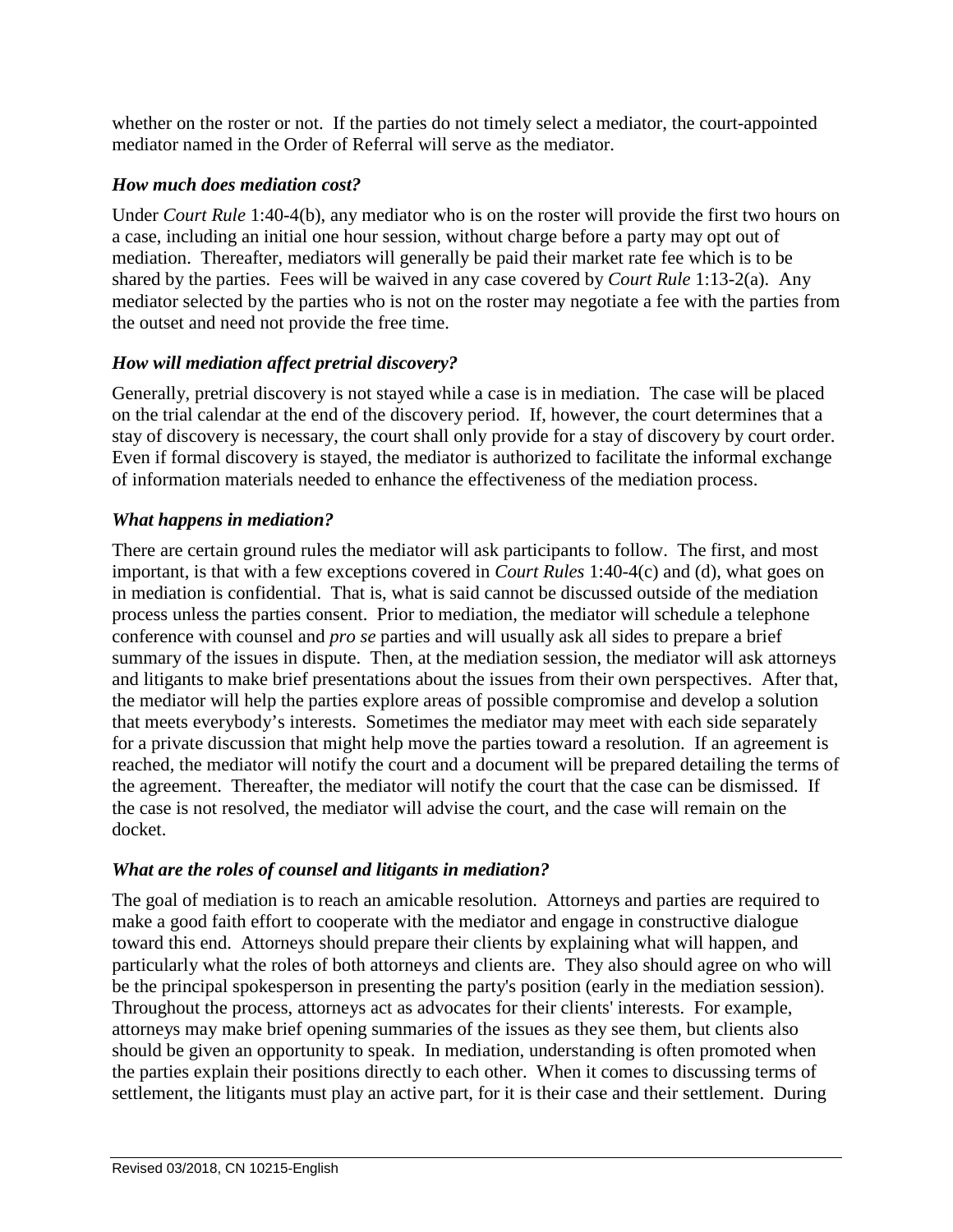this process, attorneys should provide counsel on the advisability of settlement options, suggest options, and be available for any other consultation with their clients.

### <span id="page-5-0"></span>*How does a case get into mediation?*

Cases are referred to mediation no sooner than 90 days following the filing of a first answer unless prior to this time all parties consent and notify the court that they desire the case to be referred to arbitration or voluntary binding arbitration.

### <span id="page-5-1"></span>*What are some of the advantages of mediation?*

Some advantages of mediation include:

- confidentiality;
- the result may benefit both or all sides and thus present a "win/win" solution;
- the outcome can be tailored to meet the unique needs of the case and the particular parties;
- specially trained mediators assist the parties in fashioning more creative solutions not customarily occurring with other CDR techniques; and
- mediation can be a more cost-efficient, less formal and more meaningful alternative to the traditional trial process.

## <span id="page-5-2"></span>*What kinds of cases could benefit from mediation?*

Mediation has been used successfully in a broad range of cases, including those in which the parties have an ongoing business or personal relationship or have had a significant past relationship; communication problems exist between the parties; the principal barriers to settlement are personal or emotional; parties want to tailor a solution to meet specific needs or interests; cases involve complex technical or scientific data requiring particular expertise; the parties have an incentive to settle because of time, cost of litigation, or drain on productivity; the parties wish to retain control over the outcome of the case; or the parties seek a more private forum for the resolution of their dispute.

### <span id="page-5-3"></span>*What if the case is not resolved in mediation?*

Sometimes the parties are unable to reach agreement or only agree on certain aspects of the dispute. If certain aspects of the dispute remain unresolved, the parties can submit that portion to an expert for an opinion (binding or non-binding) or use some other creative means. The case also can be returned to court and continue on track towards trial. Even in these cases, the mediation process may have helped the parties clarify their positions and also move toward settlement.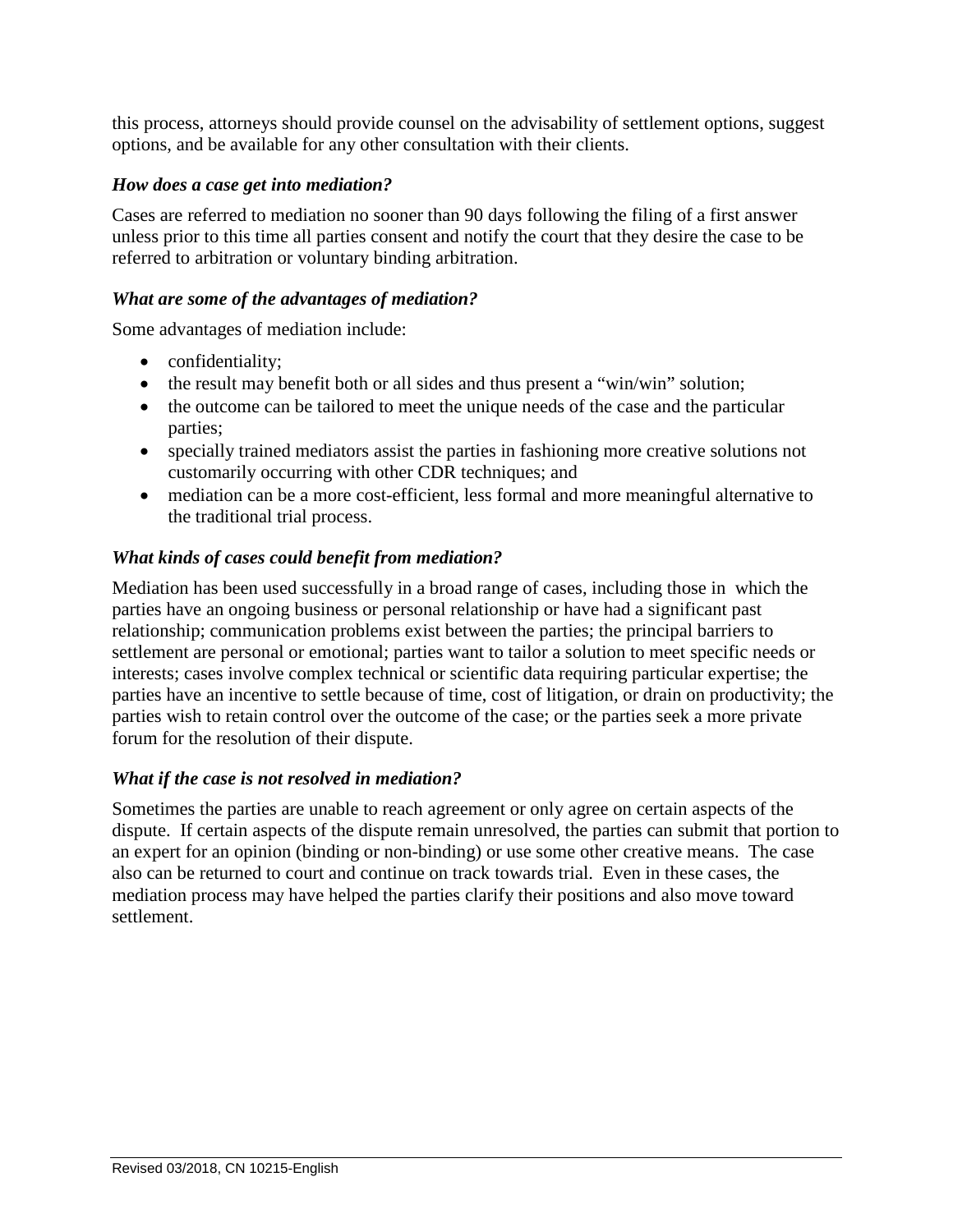# **NON-BINDING ARBITRATION**

<span id="page-6-0"></span>Arbitration is a process in which a dispute is submitted to experienced, trained and knowledgeable neutral attorneys or retired Superior Court judges who hear arguments, review evidence, and render a non-binding decision. It is less formal, less complex, and often can be concluded more quickly than court proceedings.

### <span id="page-6-1"></span>*Who are the arbitrators?*

The arbitrators are trained attorneys who have at least seven years of experience and knowledge in lemon law. Arbitrators are selected by the Assignment Judge on recommendation of the local bar association and are paid a *per diem* fee by the court for their services. Retired Superior Court judges may also serve as arbitrators. Arbitrators are required to complete both initial training and continuing education every two years.

#### <span id="page-6-2"></span>*How does arbitration work?*

All attorneys and all parties are notified of their date for an arbitration hearing. Before the hearing, each party must exchange a statement of the factual and legal issues. Although attendance by each party or his/her attorney is required, all attorneys and parties are strongly encouraged to appear.

The arbitrator or panel of arbitrators (the county may choose to operate the arbitration program using either single arbitrators or panels of two arbitrators) conducts the hearing during which each party presents its case. Parties are permitted to introduce exhibits and other relevant documentary evidence. The arbitrator or panel of arbitrators generally exercises the powers of the court in the management and conduct of the hearing.

After the hearing, the arbitrator or panel of arbitrators renders a non-binding decision and a written award. The decision is usually rendered on the day of the arbitration hearing in the presence of the participants.

### <span id="page-6-3"></span>*What if I am not satisfied with the arbitration award?*

A party who is not satisfied with the arbitration award can reject it and get a trial by filing a notice called a "demand for a trial *de novo*" with the court and serving it upon all parties within 30 days of the filing of the award. The court is very strict in enforcing the 30-day time limit. The effect of not filing the demand for trial *de novo* is that the award, whether a monetary award or a dismissal, can be converted into a judgment.

A party requesting a trial *de novo* must pay a trial *de novo* fee to the New Jersey State Treasurer. Under certain circumstances if the requesting party does not improve its position significantly at trial, it also can be liable to pay other reasonable costs, including attorney fees of the other party up to \$750, and witness costs up to \$500 after the trial is concluded.

### <span id="page-6-4"></span>*What are the advantages of arbitration?*

Some of the advantages of arbitration include:

• arbitrators are knowledgeable and experienced attorneys or retired Superior Court judges;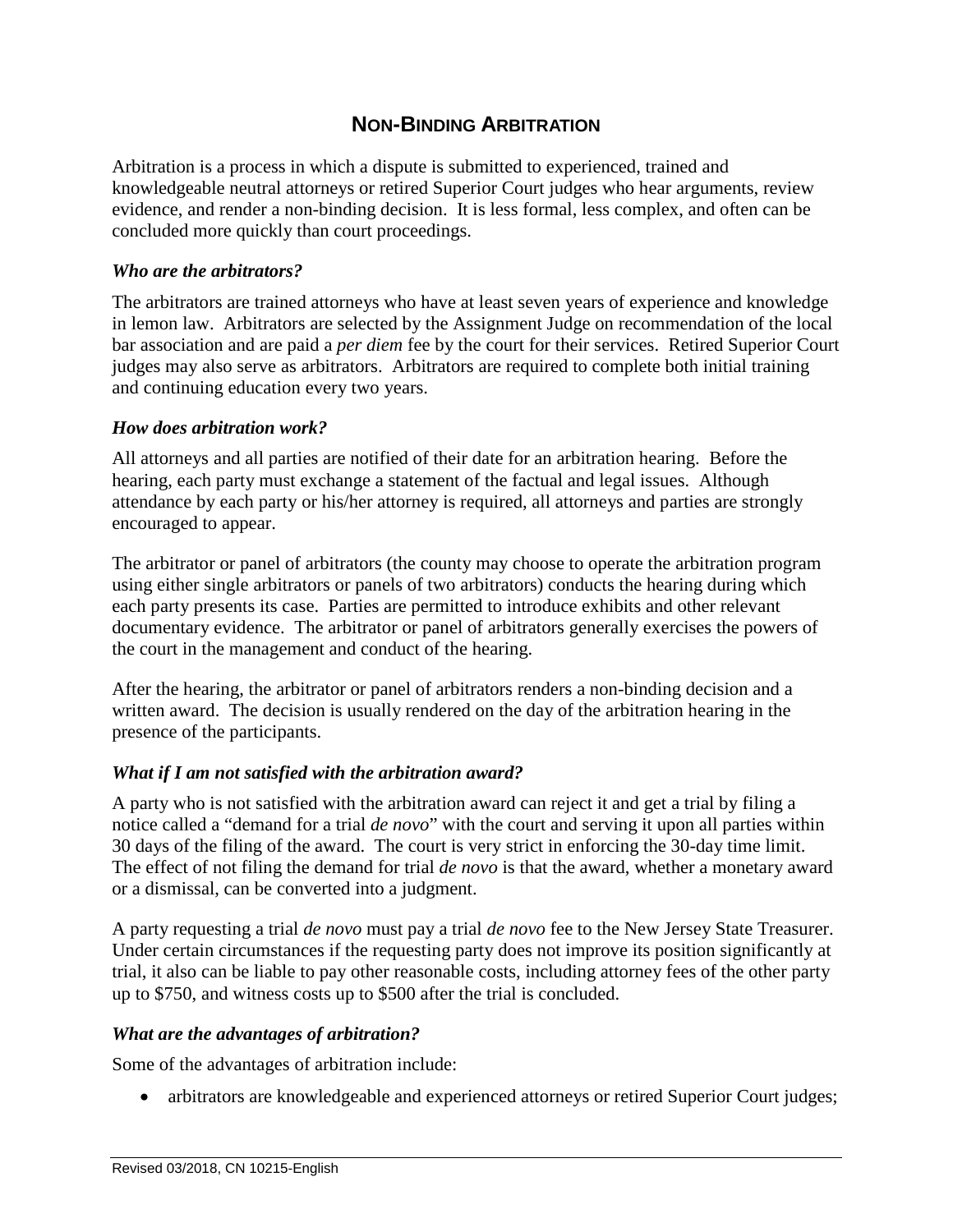- prompt scheduling, expeditious procedures, and established time frames for each step serve to limit the time required to resolve the case;
- many of the costs associated with the formal court process can be eliminated by arbitration;
- each party tells his or her side of the case to an arbitrator in an atmosphere that is less formal and more relaxed than a court proceeding;
- an arbitrator's decision and award may resolve a case or serve as the basis for further negotiations to a settlement; and
- arbitration awards, if accepted by all parties and confirmed by the court, are legally binding and enforceable.

## <span id="page-7-0"></span>*What cases are amenable to resolution by arbitration?*

Arbitration has been found to be particularly effective in resolving cases having the following characteristics:

- the parties require an independent decision to resolve the dispute;
- the parties have full information, but seek the opinion of a third party respecting the extent of damages, or the credibility of a witness;
- the parties are committed to "litigating" and are not open to negotiation;
- the parties have no relationship beyond a single incident and the disputed issues involve only the amount of money damages; or
- <span id="page-7-1"></span>• the amount at stake is relatively small, and a quick third-party decision is of primary importance.

# **VOLUNTARY BINDING ARBITRATION**

The Supreme Court has approved use of voluntary binding arbitration to handle lemon law cases.

# <span id="page-7-2"></span>*How does the program work?*

The parties file a written consent form, signed by the attorneys and the parties themselves, submitting the case to binding arbitration and voluntarily dismissing their case. Parties are encouraged to enter into high/low agreements of which the arbitrators are unaware. The purpose of the high/low agreement is to give the parties control over the outcome. The case is presented in abbreviated form to a panel of two arbitrators selected by the parties. A sitting Superior Court judge also selected by the parties is present but becomes involved in the process only if and to the extent that the arbitrators do not agree. The proceedings are held in the courtroom and the judge explains to the parties at the outset and on the record that the determination of the panel will be final and not appealable. All parties must then agree, on the record, that they understand the final and binding nature of the program. The hearing, however, proceeds off the record. The decision of the arbitration panel is memorialized as a judgment if the court does not receive a stipulation of settlement within 30 days.

## <span id="page-7-3"></span>*What are the advantages of voluntary binding arbitration?*

Some of the advantages of voluntary binding arbitration include:

• the use of a high/low agreement allows for some modicum of control and predictability;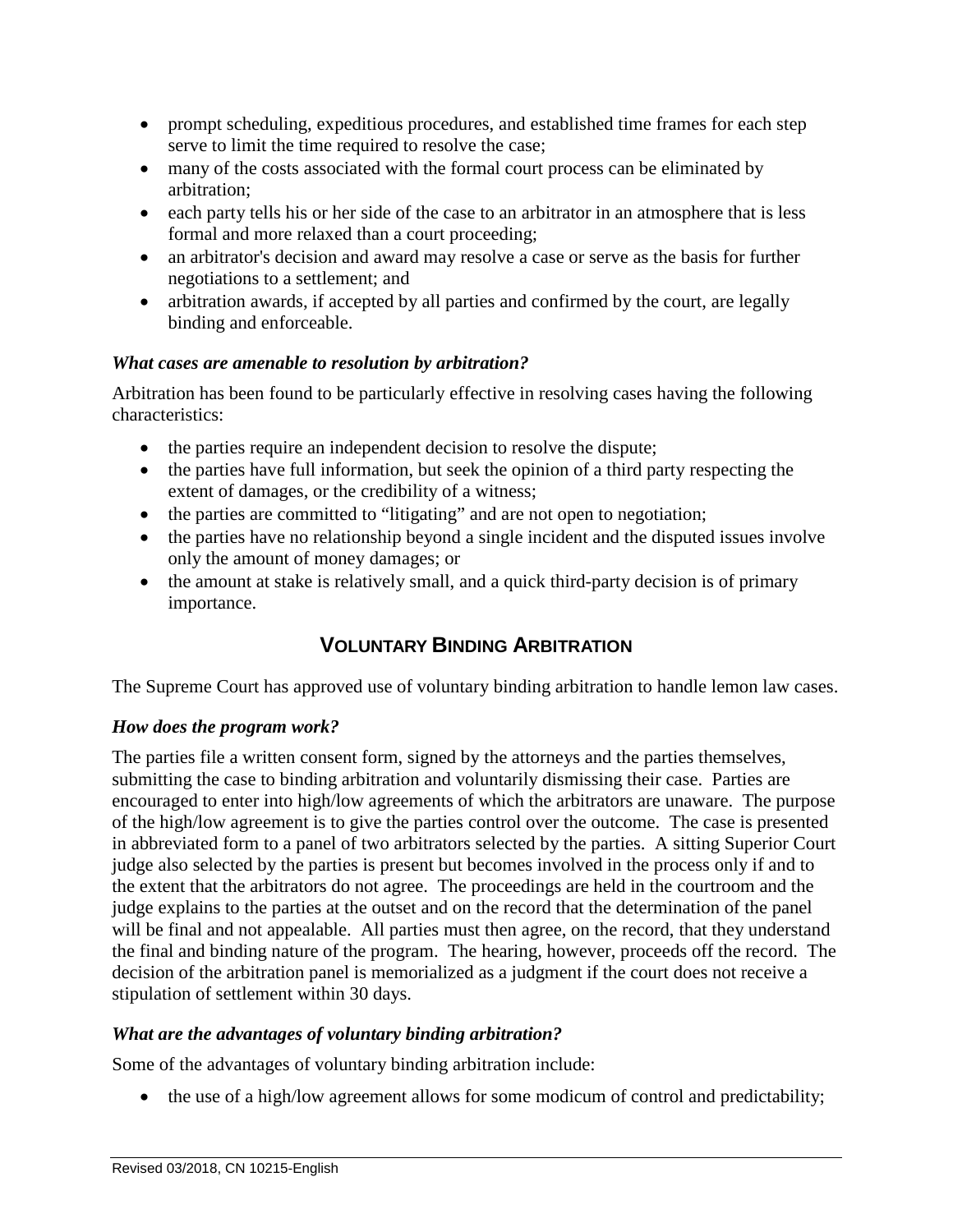- prompt scheduling and expeditious procedures serve to limit the time required to resolve the case;
- many of the costs associated with the formal court process can be eliminated by voluntary binding arbitration;
- each party tells his or her side of the case to arbitrators and a Superior Court Judge selected by the parties, in an atmosphere that is less formal and more relaxed than a court proceeding; and
- if the parties had entered into a high/low agreement the plaintiff could get no less than the "low" and the defendant would not be subject to exposure above the "high."

## <span id="page-8-0"></span>*What cases are amenable to resolution by voluntary binding arbitration?*

Voluntary binding arbitration has been found to be particularly effective in resolving cases having the following characteristics:

- the parties require an independent decision to resolve the dispute;
- the parties have full information, but seek the opinion of third parties respecting the extent of damages, or the credibility of a witness;
- the parties are committed to "litigating" and are not open to negotiation;
- the parties have no relationship beyond a single incident and the disputed issues involve only the amount of money damages; or
- the amount at stake is relatively small, and a quick third-party decision is of primary importance.